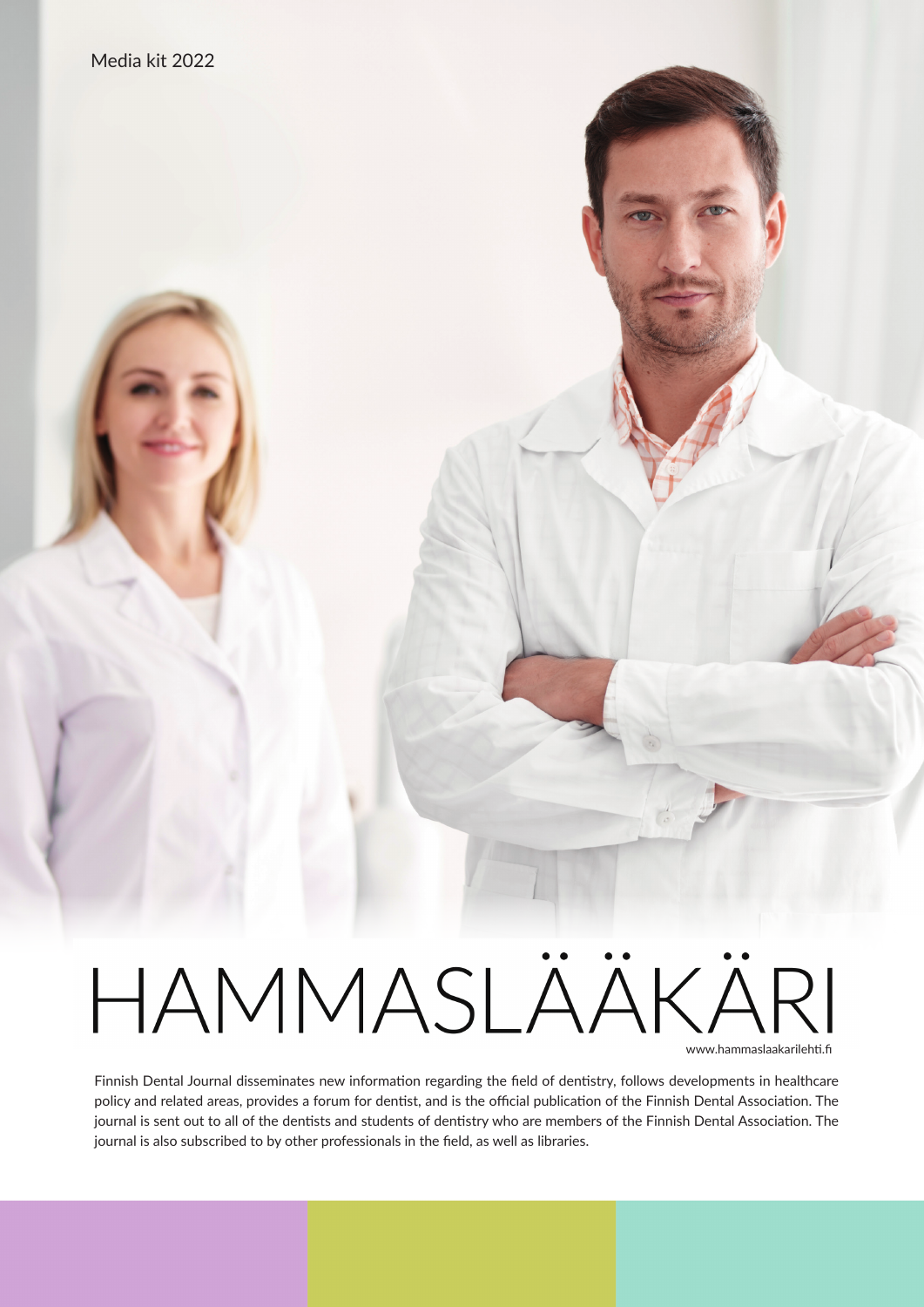### **Publication & material deadlines 2021**

| <b>Issue</b> | Publication | <b>Booking</b> | <b>Material</b> | <b>Inserts</b> |
|--------------|-------------|----------------|-----------------|----------------|
| 1            | 3.1.        | 8.12.21        | 13.12.21        | 16.12.21       |
| 2            | 28.1.       | 5.1.           | 10.1.           | 14.1.          |
| 3            | 18.2        | 26.1.          | 31.1.           | 4.2.           |
| 4            | 11.3.       | 16.2.          | 21.2.           | 25.2.          |
| 5            | 8.4.        | 16.3.          | 21.3.           | 25.3.          |
| 6            | 6.5.        | 12.4.          | 14.4.           | 22.4.          |
| 7            | 27.5.       | 3.5.           | 6.5.            | 12.5.          |
| 8            | 17.6.       | 25.5.          | 30.5.           | 3.6.           |
| 9            | 26.8.       | 3.8.           | 8.8.            | 12.8.          |
| 10           | 16.9.       | 24.8.          | 29.8.           | 2.9.           |
| 11           | 7.10.       | 14.9.          | 19.9.           | 23.9.          |
| 12           | 28.10.      | 5.10.          | 10.10.          | 14.10.         |
| 13           | 18.11.      | 26.10.         | 31.10.          | 4.11.          |
| 14           | 9.12.       | 15.11.         | 18.11.          | 24.11.         |

#### **Theme issues**

**5/22** Apollonia Symposium

**3/22, 4/22 & 5/22** Nordic theme issues Nordic theme of the year: Periodontal and peri-implant diseases

**12/22** The fair issue: Finnish Dental Congress & Exhibition 2022 – Tandläkardagarna 2022

"The Finnish Dental Journal supports its readers to stay on top of time, both in terms of science and events. In addition, I feel that I belong to the target audience of the ads, so they also interest me."

Reader of the Finnish Dental Journal

# 97%

of our readers preferably read the Finnish Dental Journal as a printed magazine.

# 65%

of our readers save the Finnish Dental Journal after reading it.

# 22%

of our readers tell they read the Finnish Dental Journal more during the pandemic than before.

Each issue of the Finnish Dental Journal is read an on average

2.1 times.

"I'm really proud of the magazine and I always bring it to my workplace to the coffee room for other professionals to read."

Reader of the Finnish Dental Journal

Resources: ADAM Reader Research, 2021

Reader Research of the Advertising Content of the Finnish Dental Journal 2020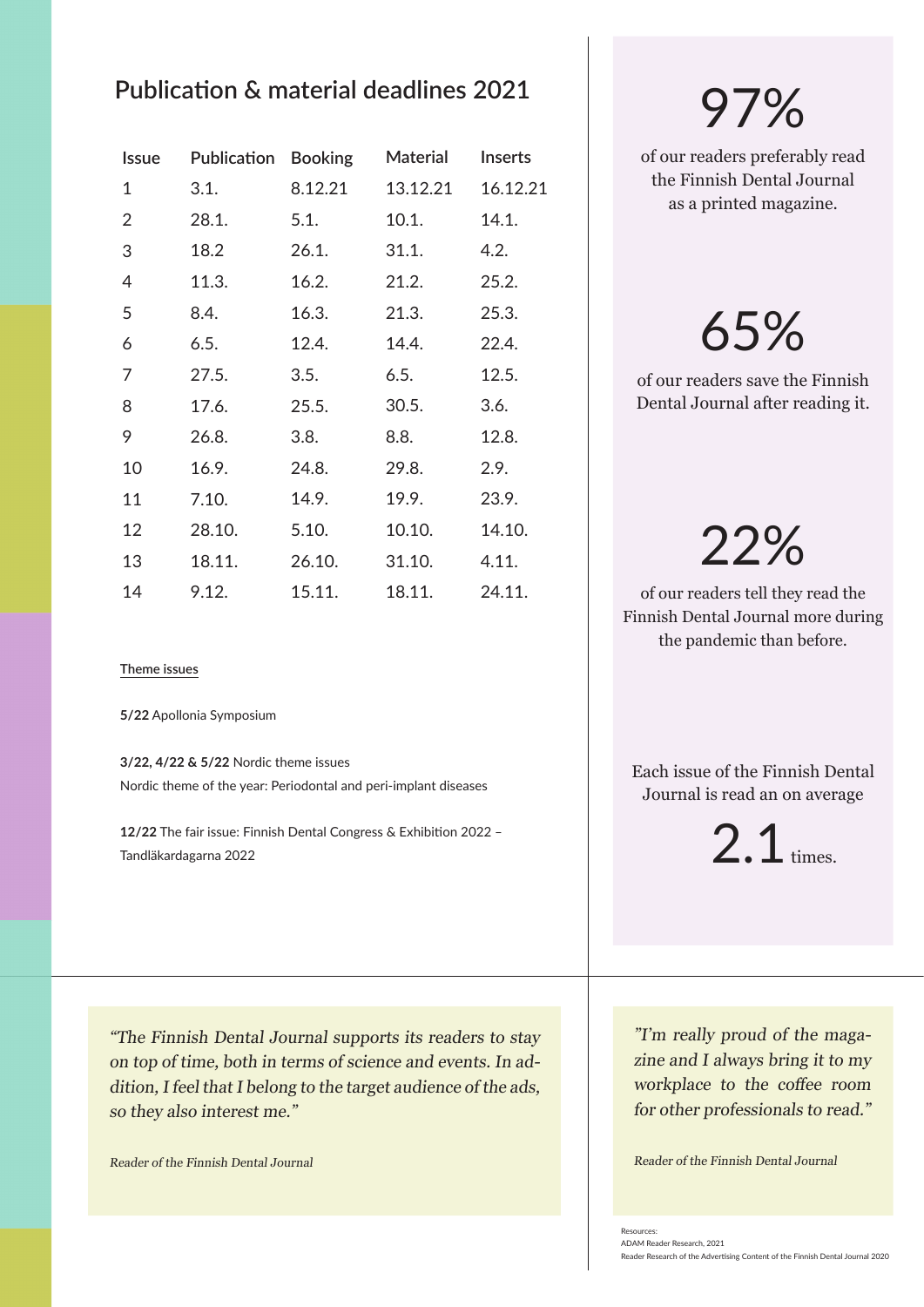| Front cover                         | 4130€ |
|-------------------------------------|-------|
| Covers 2 & 4                        | 2820€ |
| $1/1$ page                          | 2740€ |
| $2/3$ page                          | 2340€ |
| $1/2$ page                          | 2140€ |
| $1/3$ page                          | 1620€ |
| $1/4$ page                          | 1500€ |
| $1/6$ page                          | 1340€ |
| Special placement fee 5%.           |       |
|                                     |       |
| Inserts                             |       |
| 4-pages                             | 5100€ |
| 2-pages                             | 2600€ |
| Larger inserts by an offer request. |       |
|                                     |       |
| Jobs & events                       |       |
| $1/1$ page                          | 1530€ |
| $2/3$ page                          | 950€  |
| $1/2$ page                          | 830€  |

|                                                  | $1/2$ page             | 830€ |  |
|--------------------------------------------------|------------------------|------|--|
|                                                  | $1/3$ page             | 470€ |  |
|                                                  | $1/3$ page (2 columns) | 470€ |  |
|                                                  | $1/4$ page             | 380€ |  |
|                                                  | $1/6$ page             | 270€ |  |
| Colour surcharge 320 €. Does not apply to logos. |                        |      |  |

### Other small ads (price/line) Members 14  $\epsilon$ Others 18 €

| Service directory (price/year)        |       |
|---------------------------------------|-------|
| 1 module (55 x 30 mm)                 | 1360€ |
| 2 modules $(55 \times 60 \text{ mm})$ | 2050€ |

The service directory will be published in each issue as well as on the magazine's website.

Authorised media agencies will receive 5% discount on the prices. Discount does not apply to the following products: inserts, jobs, events, training, other small ads, and service directory.

The journal is not liable to VAT.

#### Cancellation policy

Cancellations of bookings must be made by the booking date stated in the schedule.

#### Magazine subscription

| Annual subscription             | 190€ |
|---------------------------------|------|
| Dental nurses / oral hygienists | 115€ |

## **Advertising rates Advertisement sizes**



### **Jobs & events**

1/4-page 174 x 58 mm



#### **Online**

Parade 1 000 € / 4 weeks Horizontal board 750 € / 4 weeks Vertical board 600 € / 4 weeks Wallpaper 2 500 € / 4 weeks

Format: jpg, gif or png Please send the link as well.